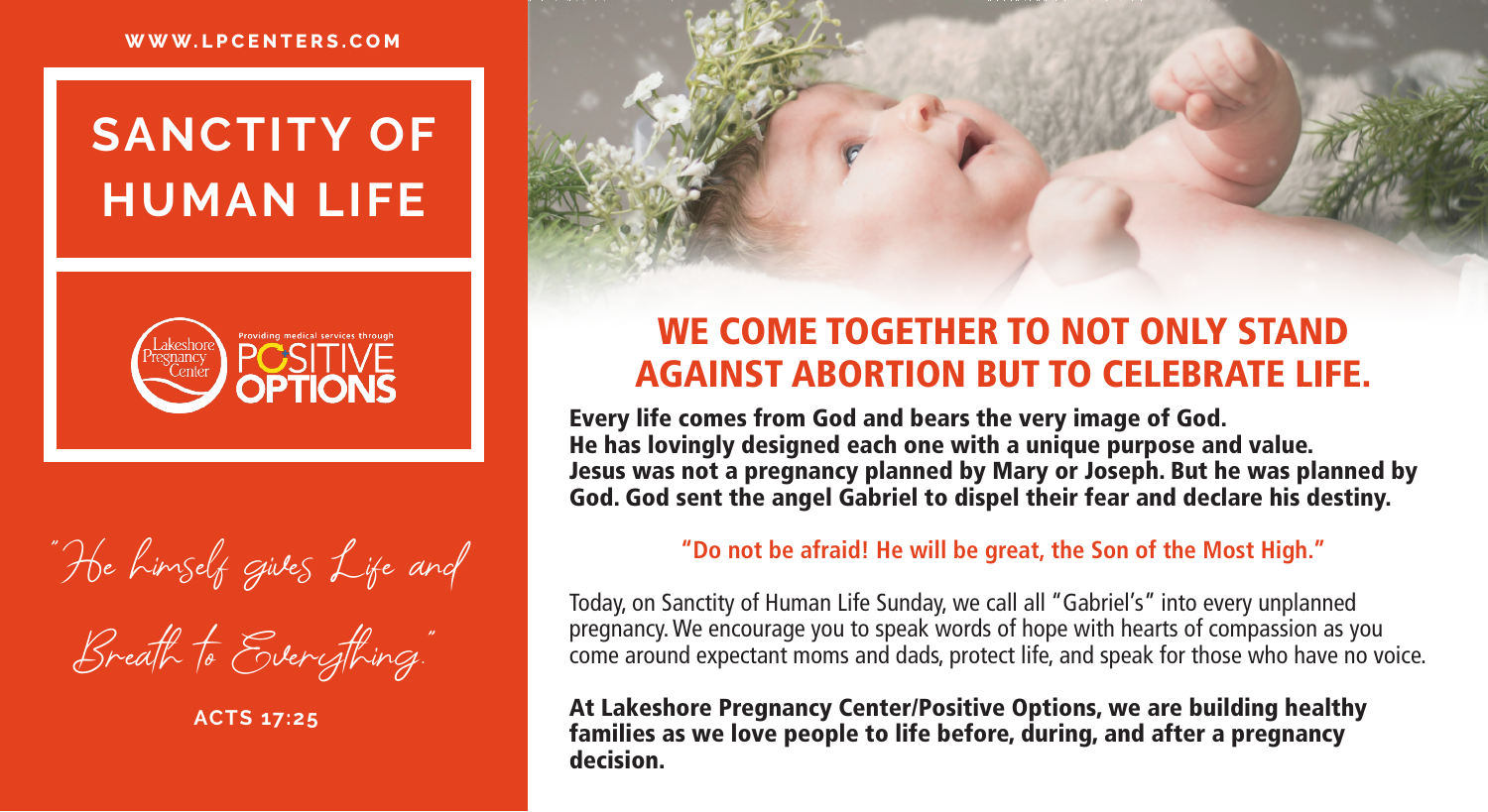



Breath to Everything."

**ACTS 17:25**

#### WE COME TOGETHER TO NOT ONLY STAND AGAINST ABORTION BUT TO CELEBRATE LIFE.

At Lakeshore Pregnancy Center/Positive Options, we are building healthy families as we love people to life before, during, and after a pregnancy decision.

#### **HERE ARE THREE WAYS TO PROTECT LIFE, BRING HOPE AND SHOW COMPASSION:**

- EXPLORE HOW YOU CAN BECOME A LIFE DISCIPLE We offer a Making Life Disciples training contact AmyJo at: amyjo.pleune@lpcenters.com
- • **"**BABY BOTTLE CAMPAIGN" TO YOUR CHURCH Your change changes life. video: https://vimeo.com/471406064
- INVEST IN THE WORK OF A PREGNANCY CENTER NEAR YOU www.lpcenters.com/ways-to-donate

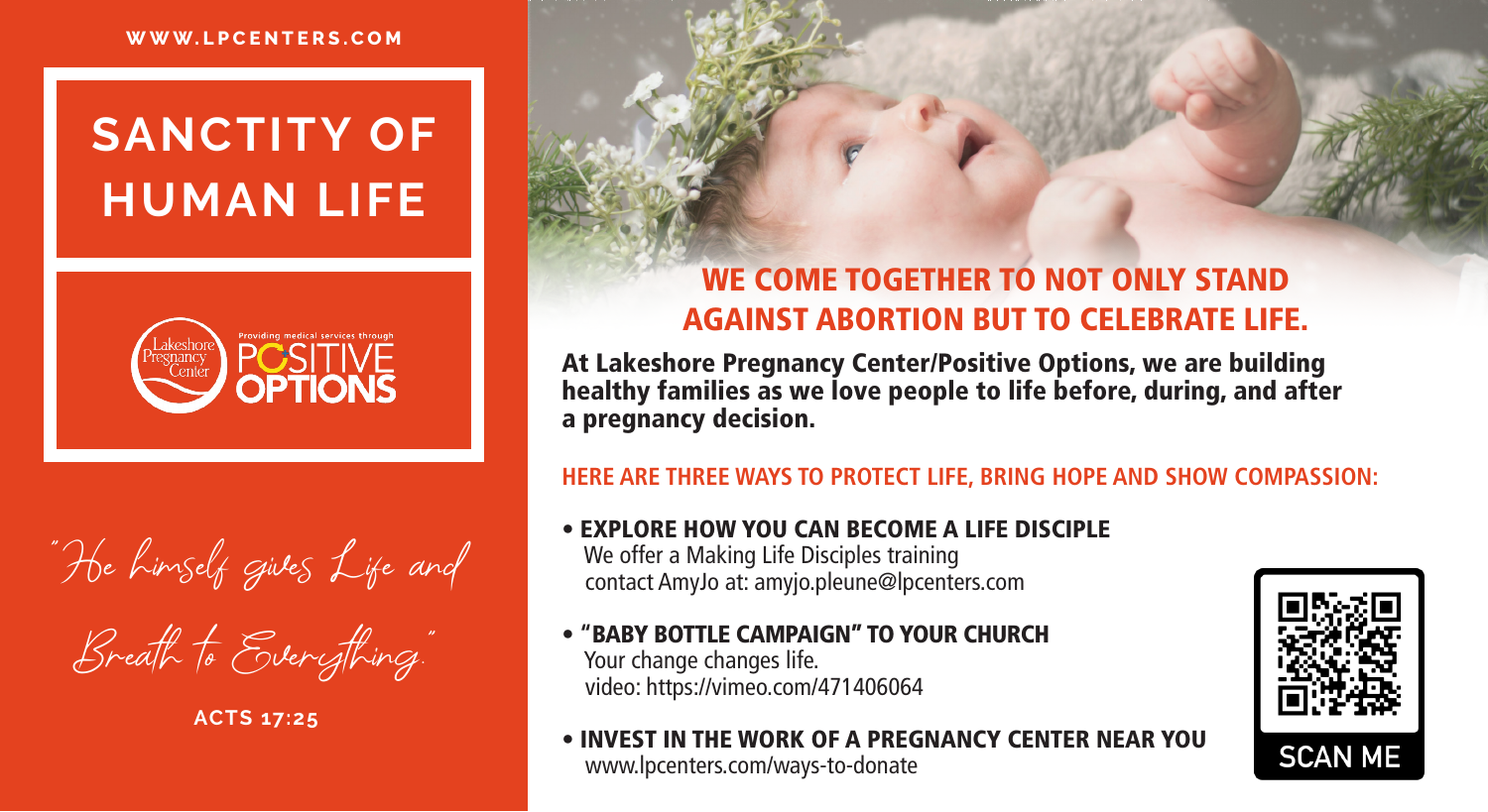

"He himself gives Life and Breath to Everything."

**ACTS 17:25**

#### WE COME TOGETHER TO NOT ONLY STAND AGAINST ABORTION BUT TO CELEBRATE LIFE.

We join with thousands across America today to shine a light on the Sanctity of Human Life. We uphold the value of all human life from the moment of conception to the moment of death. On January 22, 1973, the Supreme Court handed down its infamous Roe v. Wade decision that legalized abortion on America's demand. Since that day, over 62 million unborn babies have died legally in America.

At Lakeshore Pregnancy Center/Positive Options, we are building healthy families as we love people to life before, during, and after a pregnancy decision.

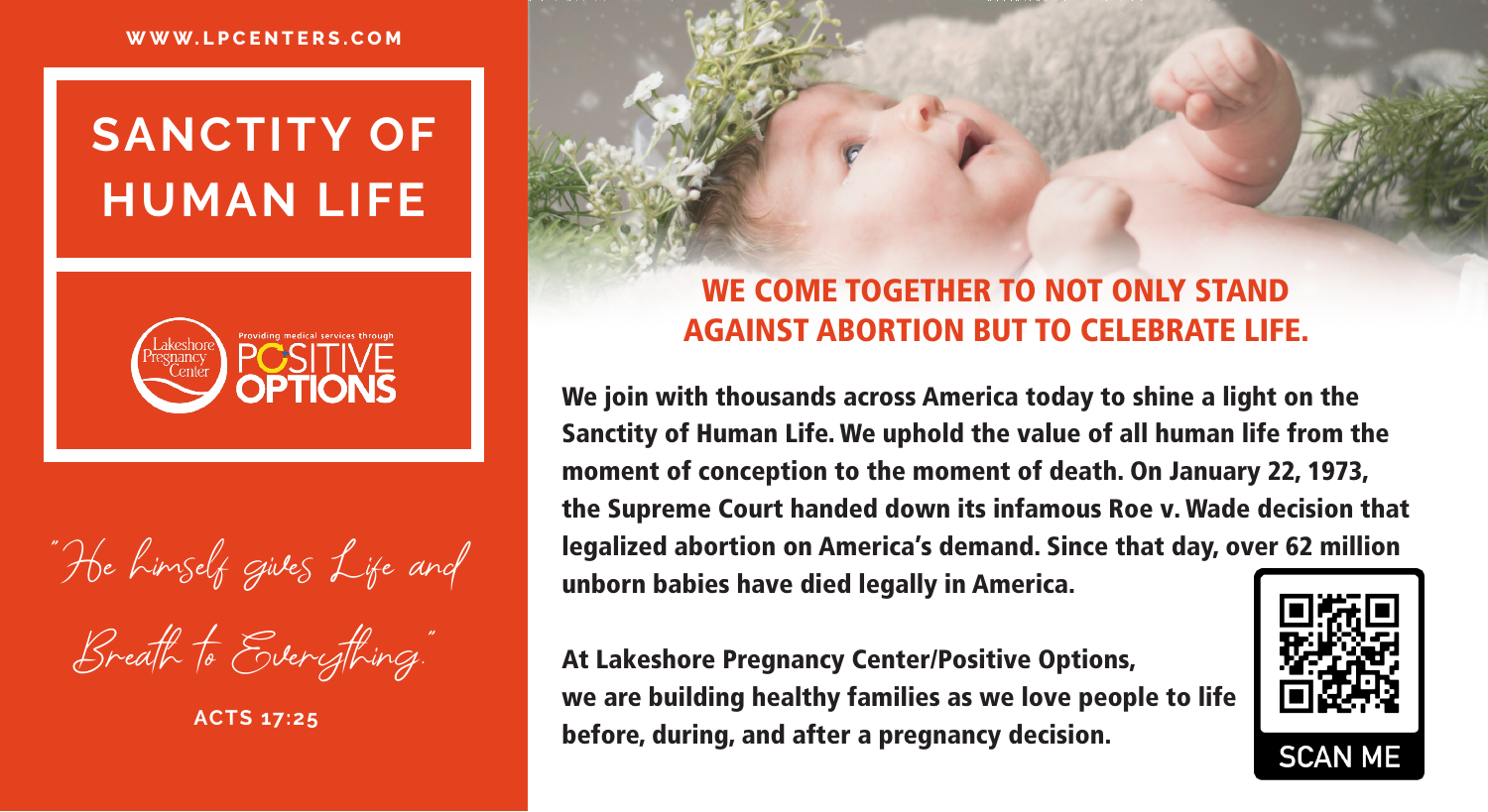

"He himself gives Life and Breath to Everything."

**ACTS 17:25**

### WE COME TOGETHER TO NOT ONLY STAND AGAINST ABORTION BUT TO CELEBRATE LIFE.

At Lakeshore Pregnancy Center/Positive Options, we are building healthy families as we love people to life before, during, and after a pregnancy decision.

BECAUSE OF YOUR PRAYERS AND FINANCIAL SUPPORT WE HAVE MINISTERED TO OVER



**SINCE 1991**